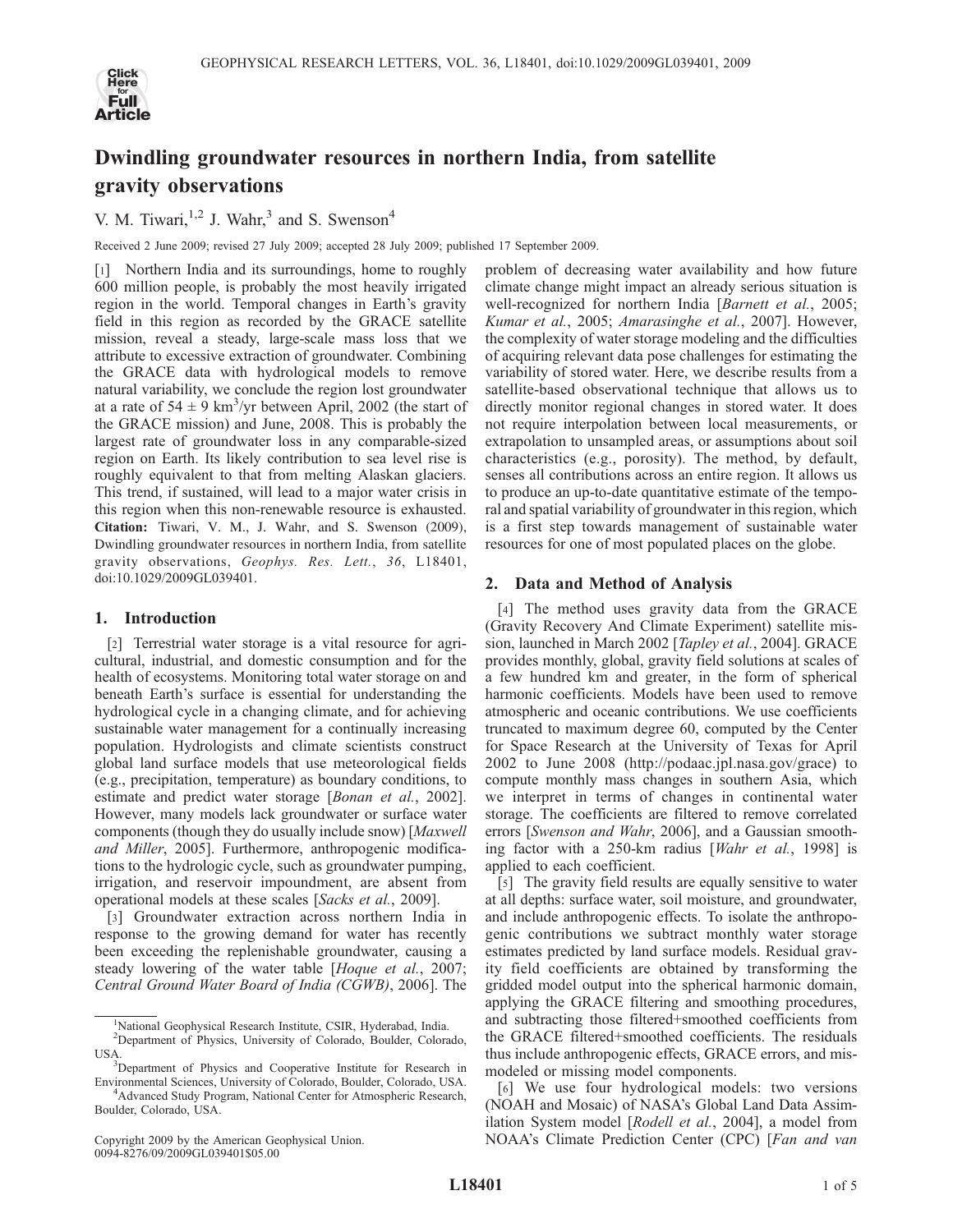

Figure 1. (left) Rate of change of terrestrial water storage, in cm/yr of water thickness, determined from GRACE gravity solutions. White lines show major rivers. (right) Same as Figure 1 (left) but after subtracting the naturally occurring water storage variability predicted by the CLM hydrological model. The results in Figure 1 (right) mostly reflect anthropogenically caused groundwater loss. Outlined are the sub-regions used for computing water loss. (a, mountainous regions of Afghanistan and Pakistan; b, Indus Basin (Pakistan + India); c, Ganga Basin (India-Nepal); d, Ganga-Brahmputra Basin (India-Nepal-Bangladesh etc).

den Dool, 2004], and version 4.0 of the Community Land Model (CLM) maintained by the National Center for Atmospheric Research [*Oleson et al.*, 2008]. None of these models include anthropogenic contributions. CLM includes both a groundwater and a river storage component but the other models do not, and so we use CLM as our default model; though good agreement between CLM and the other models (see below) suggests the absence of groundwater in a model does not notably affect that model's estimate of total naturally varying water storage in this region. None of the models include dynamic lakes or reservoirs. However, since our focus is on long-term trends, and since there is not enough total lake+reservoir volume in this region  $(\sim 15 \text{ km}^3)$ total live reservoir storage; though this number does not include the live volume of natural lakes or wetlands) to accommodate a significant trend in stored water over six years, it is unlikely that contributions from lakes and reservoirs in our residuals will compromise our conclusions. None of these models include mass loss from melting glaciers. Thus, any residual signal in glaciated regions could have contributions from melting ice. Glaciated regions are included separately when recovering groundwater variability.

[7] We use the filtered+smoothed harmonic coefficients to obtain monthly estimates of mass variability on an evenly spaced lat/lon grid [*Wahr et al.*, 1998]. We simultaneously fit a trend and seasonal terms at each grid point. The trends are shown in Figure 1, both before (Figure 1, left) and after (Figure 1, right) removing the CLM model output. The most prominent feature is the large negative trend over northern India. It is the largest broad-scale negative trend evident in the GRACE data anywhere in the world, not due to thinning of ice sheets or glaciers. The trend is largest across a  $2,700,000$  km<sup>2</sup> region centered on New Delhi, and becomes more prominent after removing the model output. This region is centered well south of the Himalayan glaciers

(auxiliary material<sup>1</sup>), in what is probably the most heavily irrigated area in the world (Figure 2; based on data from Siebert et al. [2007]). It coincides with a broad region of intensive groundwater extraction and water table decline [CGWB, 2006], suggesting it is a result of that extraction. The signal has about the same spatial extent and amplitude  $(\sim 2 \text{ cm/yr})$  after removing any one of the four land surface models, indicating it is not the result of mis-modeled naturally occurring water storage. Assuming a porosity of 0.2 [CGWB, 1997], the  $\sim$ 2 cm/yr decrease in water storage indicates a  $\sim$ 10 cm/yr lowering of the water table, a value consistent with observations in this region [CGWB, 2006]. Figure 1 (right) also shows positive trends in southern India. Those trends are considerably smaller than the negative trends in the north, and could be due to a combination of increased reservoir impoundment, mis-modeled naturally varying storage, and (along the southeast coast) tectonic signals related to the Dec 26, 2004 Sumatran earthquake [Han et al., 2006].

[8] We next use the filtered+smoothed residual coefficients to estimate the total groundwater loss averaged over the mass loss region. A regional GRACE water storage estimate is subject to contamination by gravity signals from surrounding areas To minimize that effect we construct sets of filtered+smoothed harmonic coefficients for various subregions, and simultaneously least-squares-fit those sets to the residual GRACE harmonics to obtain a mass estimate for each sub-region. This method is tested over several small and large regions on both real and synthetic data.

[9] We separate the region into seven sub-regions: four "primary" sub-regions within the non-glaciated portion of the mass loss region (Figure 1, right); and three secondary sub-regions, two north and one south of the primary subregions. Virtually all the glaciers in this area are located within the two northern sub-regions (Figure S3). The primary sub-regions are the focus of this study. The secondary sub-regions are included so that most of the gravity signal from those sub-regions will be absorbed into those solutions instead of leaking into the primary solutions. To



Figure 2. The area equipped for irrigation, given as a percentage of cell area, for  $5' \times 5'$  cells [Siebert et al., 2007]. For most countries the base year of data is during 1997– 2002. The largest-amplitude feature is the narrow east-west band extending across northern India into Pakistan and Bangladesh. This band coincides closely with the GRACE mass loss region.

<sup>&</sup>lt;sup>1</sup>Auxiliary materials are available in the HTML. doi:10.1029/ 2009GL039401.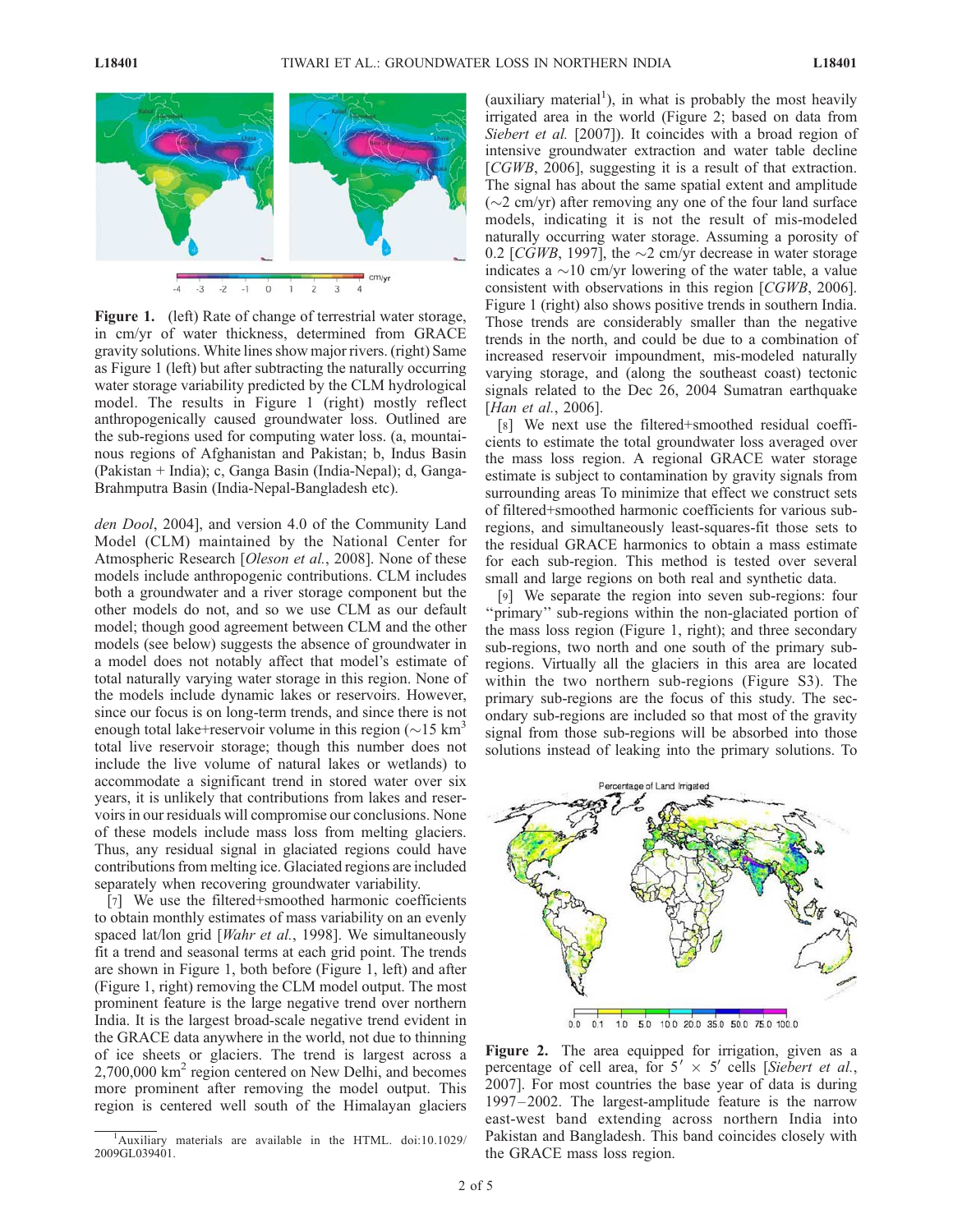

Figure 3. (a) Sum of the sensitivity kernels of the four sub-regions used to compute the northern India water loss. This sum is the effective sensitivity kernel for the entire groundwater region  $a-d$ . (b) Monthly time series of water storage change for the regions denoted in Figure 3a. Also shown are the time series after removing the annual and semi-annual components (black), as well as the best fitting straight lines. The numbers in brackets are the estimated water loss in  $km^3$ /yr.

understand the way our analysis samples the earth, we determine sensitivity kernels for the sub-regional estimates (auxiliary material). The kernels show that results are more sensitive to mass in the center of a sub-region than along the edges. Figure 3a shows the sum of the sensitivity kernels for the four primary sub-regions, and so represents the sensitivity kernel for the entire non-glaciated portion of the mass loss region.

### 3. Results and Discussion

[10] Results for the four primary sub-regions are shown in Figure 3b for the GRACE-minus-CLM results, along with their best-fitting trends. Our estimate of the total mass loss rate of the four sub-regions during this period (April,  $2002 - \text{June}, 2008$ ) is 54 km<sup>3</sup>/yr. There are three sources of uncertainty in this estimate: GRACE observational errors, CLM model errors, and contamination from mass signals outside the region.

[11] To estimate the effects of measurement errors we smooth the monthly total-mass values using a 13-month moving average, and remove a trend. We interpret the standard deviation of the residuals as the amplitude of the measurement error for each monthly value. We expect this to overestimate the measurement error, since the residuals are certain to also include real geophysical signal. We then perform a Monte Carlo data simulation where we fit trends and seasonal terms to many synthetic monthly data sets, each with values chosen from a population of Gaussiandistributed numbers with that same standard deviation. This assumes the measurement errors are uncorrelated from one month to the next. The standard deviation of the trends is 5  $\text{km}^3/\text{yr}$ , and is our estimate of the measurement uncertainty.

[12] The effects of CLM model errors are estimated by comparing residuals for the four hydrological models. The standard deviation of the trends for GRACE minus the

different models is  $\sim 6$  km<sup>3</sup>/yr (Figure S2), and is our estimated CLM model error.

[13] The uncertainty caused by leakage from outside the region is estimated by applying our solution process to the GRACE signal, but after first removing our best-fitting monthly sub-regional estimates for a-d; and then fitting a trend to the results. The resulting uncertainty estimate is  $\sim$ 4 km<sup>3</sup>/yr. Adding these three uncertainties in quadrature gives an overall uncertainty in the total mass loss estimate, of 9  $\text{km}^3/\text{yr}$ , so that our final total water loss estimate is  $54 \pm 9 \text{ km}^3/\text{yr}.$ 

[14] We interpret the entire  $54 \pm 9$  km<sup>3</sup>/yr water loss estimate for a-d as a groundwater loss. The  $\pm 9$  km<sup>3</sup>/yr uncertainty estimate does not consider the possibility that some of the 54  $\text{km}^3/\text{yr}$  water loss might be caused by thinning glaciers. The a-d sensitivity kernels shown in Figure S1, show some overlap with glaciers in the north. Thus, if those glaciers were losing mass they would presumably be contributing something to the 54 km<sup>3</sup>/yr total. It is difficult to quantify this contribution, because although there have been published studies of specific glaciers in this region, there is no widely accepted longterm mass balance estimate for the entire glacier system (R. Armstrong, personal communication, 2009). The GRACE results, themselves, offer what is probably the best estimate of mass loss in the region, and it is small. Figure S3 shows that the largest mass loss rates in a-d are concentrated south of the glaciers. The GRACE mass loss time series for subregion e (not shown), which is dominated by these glaciers (Figure S3), gives a mass loss rate of only 3  $\text{km}^3/\text{yr}$ . The contribution of those glaciers to the a-d results is probably even smaller than this, given the relatively small values of the a-d sensitivity kernels over the glaciers (Figure S1).

[15] Our final groundwater loss estimate of  $54 \pm 9$  km<sup>3</sup>/yr is roughly equivalent to the total mass loss of melting Alaskan glaciers during this same period [Luthcke et al., 2008]. It represents the total volume of water leaving sub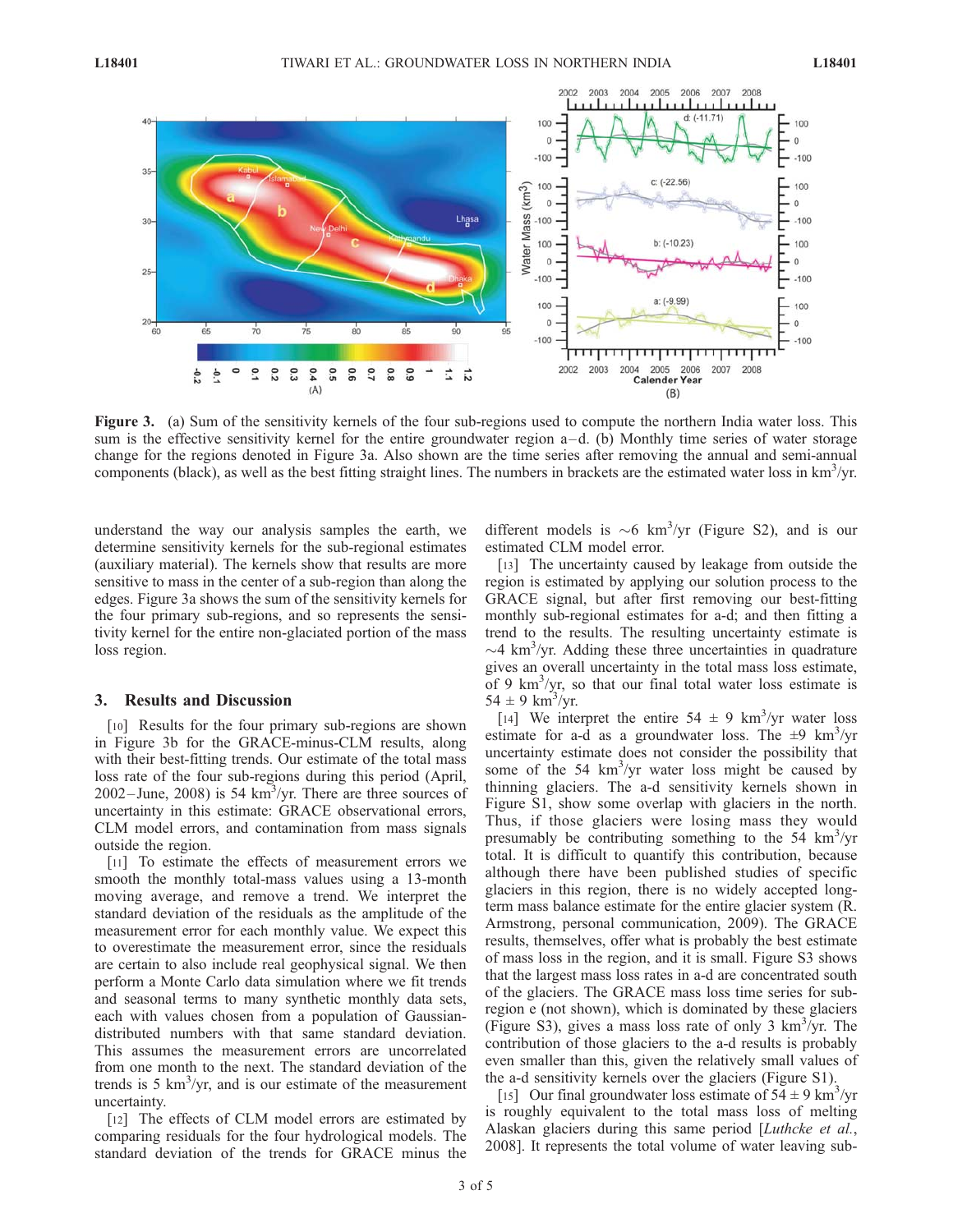regions a-d through either evapo-transpiration or runoff. Groundwater that infiltrated back into the soil in those same sub-regions would not contribute to this estimate. The subregions are drained by the Ganga-Brahmputra and Indus rivers. Because the sub-regions extend to the mouth of the Ganga-Brahmputra, and because there is no indication of any substantial mass increase along the Indus downstream of the sub-regions (Figure 1, right), it is unlikely that any significant fraction of the groundwater runoff infiltrated back into the ground before reaching the ocean. Assuming all the evaporated water also ended up in the ocean, either as direct oceanic precipitation, or as precipitation over nearby land and subsequent runoff, etc., then the total groundwater loss would have contributed 0.16 mm/yr to global sea level rise.

[16] For individual river basins, our estimates suggest the water loss rate for the Ganga-Brahmputra basin  $(c + d)$  in Figure 3) was  $\sim$ 34 km<sup>3</sup>/year, compared with  $\sim$ 10 km<sup>3</sup>/year for the Indus basin (b). The mass loss from western Pakistan and the mountains of Afghanistan (a) was  $\sim$ 10 km<sup>3</sup>/year.

[17] The four primary sub-regions lie in an important agricultural area of northern India, Pakistan, and Bangladesh. Excessive extraction of groundwater in this area has been well documented [CGWB, 2006; Hoque et al., 2007]. The Indian Central Ground Water Board (CGWB) and ground water departments of other countries estimate the total rate of groundwater extraction in the Indian+Nepal+ Bangladesh portion of the Ganga-Brahmputra  $+$  Indus basins (b+c+d) was  $\sim$ 172 km<sup>3</sup>/yr during the mid-1990's. This is a difficult number to estimate, since much of the extraction is unmonitored. Furthermore, extraction rates have increased dramatically over the last few years and it is likely that more recent rates were much larger [CGWB, 2006; Foster et al., 2008]. Groundwater is replenished mainly through infiltration of precipitation and of the extracted water itself. The CGWB estimates that the maximum potential groundwater recharge for these basins is 246  $\text{km}^3/\text{yr}$ ; extraction rates below this value will be offset by recharge during the monsoon season. The net storage loss implied by the GRACE-minus-model results indicates that current rates of groundwater withdrawal have exceeded this value, and the aquifers in these basins are overexploited.. The GRACE estimate of total water loss in those same basins (Indian portions of b+c+d) between April 2002 and June 2008 is  $33 \text{ km}^3/\text{yr}$ . Thus, the GRACE results suggest the total groundwater extraction rate for this period was  $246 + 33 = 279$  km<sup>3</sup>/yr, about 70% larger than the CGWB estimate for the mid-1990's. This dramatic increase shows the dynamic nature of this increasingly critical situation.

[18] The decrease in total water storage observed by GRACE indicates that aquifers are not being fully recharged. The dewatering of aquifers could lead to quasiirreversible aquifer degradation due to the intrusion of saline and polluted water [Foster, 1992] particularly in the coastal regions of India and Bangladesh. Arsenic pollution caused by groundwater extraction has already been identified in Bangladesh [Harvey et al., 2002]. A general water table decline was observed as early as the mid-1980's in some regions, for example in the capital city of Bangladesh [Hoque et al., 2007], so a sizable portion of the total static water reserve could already have been lost.

[19] The region where GRACE shows decreasing groundwater storage has among the world's highest population densities. The demand for agricultural products is intense. Groundwater demand is expected to grow many fold in coming years, with increasing agricultural growth and industrialization [Kumar et al., 2005; Amarasinghe et al., 2007]. Although future climate change is expected to intensify the precipitation and thus increase water availability in this region [Bates et al., 2008], evaporation will likely also increase due to the warmer climate. It could thus well be that one of the most populated areas on Earth will eventually be struggling for water [*Barnett et al.*, 2005]. It is of immediate concern to recharge the aquifers of north India, Nepal and Bangladesh through suitable management of surface water for the sustainable availability of water and the preservation of ecosystems.

[20] Acknowledgments. A Raman Research Fellowship from the Council of Scientific and Industrial Research, New Delhi India supported the visit of VMT to CU. We thank R. Armstrong for discussion regarding the mass balance of Himalayan glaciers; and Jay Famiglietti and an anonymous reviewer for comments on the manuscript. This work was supported in part by NASA grant NNX08AF02G and JPL contract 1259025 to CU.

#### References

- Amarasinghe, U. A., et al. (2007), India's water future to 2025-2050: Business-as-usual scenario and deviations, IWMI Res. Rep. 123, 47 pp., Int. Water Manage. Inst., Colombo, Sri Lanka.
- Barnett, T. P., J. C. Adam, and D. P. Lettenmaier (2005), Potential impacts of a warming climate on water availability in snow-dominated regions, Nature, 438, 303 – 309, doi:10.1038/nature04141.
- Bates, B. C., Z. W. Kundzewicz, S. Wu, and J. P. Palutikof (Eds.) (2008), Climate change and water, technical paper of the Intergovernmental Panel on Climate Change, 210 pp., Intergov. Panel on Clim. Change Secr., Geneva, Switzerland.
- Bonan, G. B., K. W. Oleson, M. Vertenstein, S. Levis, X. Zeng, Y. Dai, R. E. Dickinson, and Z.-L. Yang (2002), The land surface climatology of the community land model coupled to the NCAR community climate model, J. Clim., 15, 3123 – 3149, doi:10.1175/1520-0442(2002)015<3123: TLSCOT>2.0.CO;2.
- Central Ground Water Board of India (CGWB) (1997), Report of the ground water resource estimation committee, Minist. of Water Resour., Gov. of India, New Delhi.
- Central Ground Water Board of India (CGWB) (2006), Dynamic groundwater resources of India (as on March, 2004), Cent. Ground Water Board of India, New Delhi. (Available at http://cgwb.gov.in/)
- Fan, Y., and H. van den Dool (2004), Climate Prediction Center global monthly soil moisture data set at  $0.5^{\circ}$  resolution for 1948 to present, J. Geophys. Res., 109, D10102, doi:10.1029/2003JD004345.
- Foster, S. S. D. (1992), Unsustainable development and irrational development of groundwater resources in developing nations: selected papers on aquifer overexploitation, Int. Assoc. Hydrogeol. Selec. Pap., 3, 321 – 336.
- Foster, S., et al. (2008), Groundwater resource sustainability, in Groundwater in Rural Development, World Bank Tech. Pap., vol. 463, pp. 40-73, World Bank, Washington, D. C.
- Han, S. C., C. K. Shum, M. Bevis, and C. Y. Kuo (2006), Crustal dilitation observed by GRACE after the 2004 Sumatra-Andaman earthquake, Science, 313, 658-662, doi:10.1126/science.1128661.
- Harvey, C. F., et al. (2002), Arsenic mobility and groundwater extraction in Bangladesh, Science, 298, 1602 – 1606, doi:10.1126/science.1076978.
- Hoque, M. A., M. M. Hoque, and K. Matin Ahmed (2007), Declining groundwater level and aquifer dewatering in Dhaka metropolitan area, Bangladesh: Causes and quantification, Hydrogeol. J., 15, 1523 – 1534, doi:10.1007/s10040-007-0226-5.
- Kumar, R., R. D. Singh, and K. D. Sharma (2005), Water resources of India, Curr. Sci., 89, 794 – 811.
- Luthcke, S. C., et al. (2008), Recent glacier mass changes in the Gulf of Alaska region from GRACE mascon solutions, J. Glaciol., 54, 767-777, doi:10.3189/002214308787779933.
- Maxwell, R. M., and N. L. Miller (2005), Development of a coupled land surface and groundwater model, *J. Hydrometeorol.*, 6, 233-247, doi:10.1175/JHM422.1.